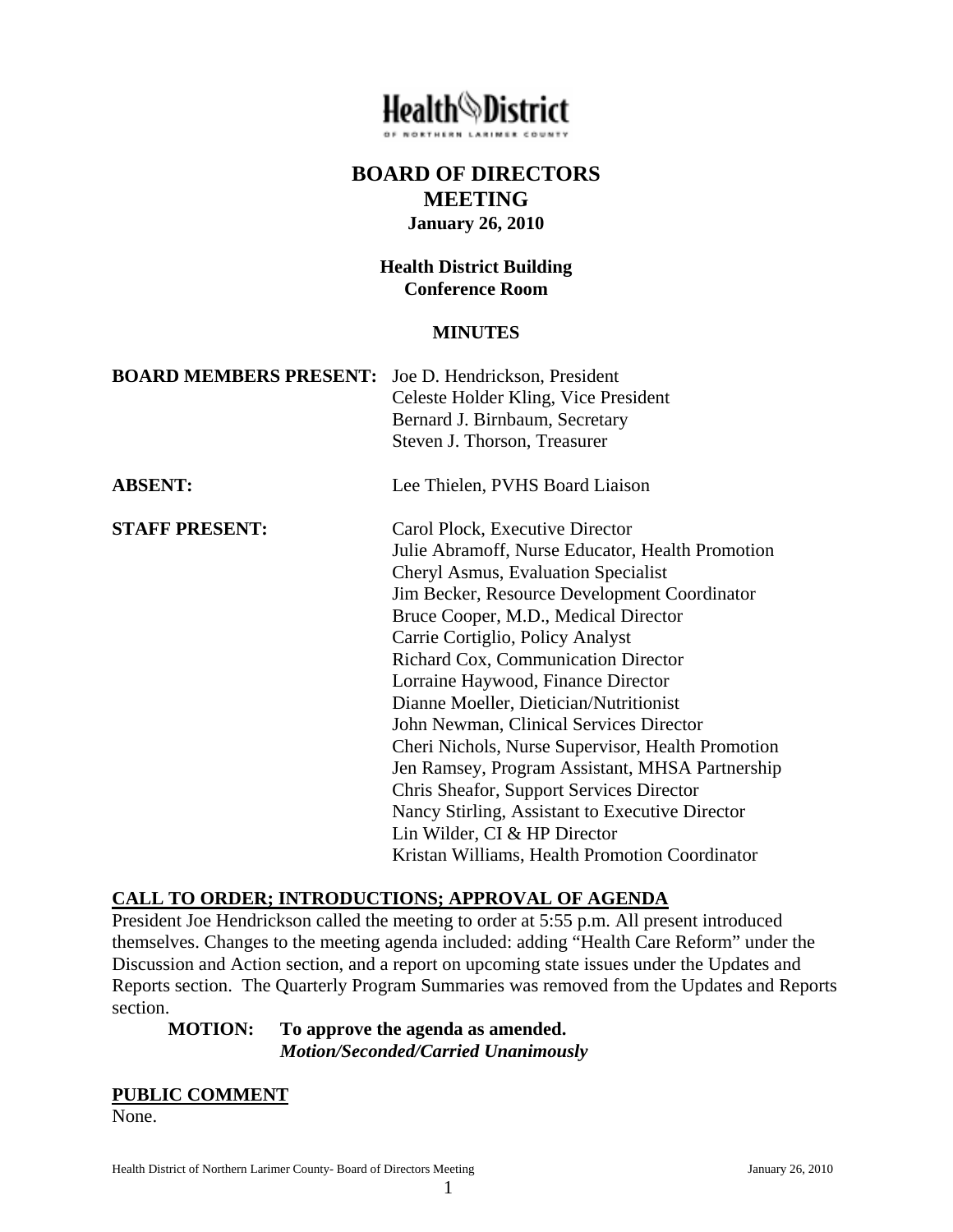# **PRESENTATION & DISCUSSION**

# **Impacting Obesity Locally – Part 2**

Ms. Carrie Cortiglio, the Health District's Policy Analyst, provided Part 2 of a 3-Part presentation on obesity. The first presentation reported on recent report findings concerning obesity from the Center for Disease Control and Institute of Medicine and results of interviews with CanDo and the Poudre School Food Program Manager. The presentation for this evening centered around facts and issues about obesity drivers and interventions, and the third presentation will review the Health District's nutrition and weight management programs. (It was noted that Ms. Thielen was in South Carolina and that the presentation was being taped so she could view it at a later date.)

While there was a huge amount of information to sift through, and everyone has an opinion about the causes and potential interventions regarding obesity, staff purposely approached it looking for the evidence and the most promising practices. Dr. Cooper explained that any time the Health District has looked at complex issues, such as obesity, or other issues we look at in the community health survey, these complex conditions have myriad possible solutions. Our goal is to look first at root causes, then to find the solutions that have the best chance of impacting those causes. When we look at potential solutions, the first question is "what is most likely to make the biggest difference," and "what is not likely to be done by others in the community?" What has become clear is that there are some factors that are bigger in causation than others. Thus we have winnowed down possible options for the Health District to consider - to those solutions that directly address the major root causes and are not being addressed by others, even though there may not be robust evidence for potential solutions.

The "social-ecological model" was introduced as a framework for thinking about obesity and how it might play out in a given individual's life. Multiple factors influence people's weight at various levels. At the individual level, factors such as genetics, ethnicity, attitude, gender, and beliefs impact a person's weight. At the micro level, family, relationships, co-workers, and peers are influencers. At the meso level, the community, faith communities, neighborhoods, schools, etc. make an impact. Finally, at the macro level government, policy, society, technological change and cultural norms all play a role. Any and all of these factors work together to influence weight.

An interesting new approach is to examine the spread of obesity in a large social network framework. As social networks were studied, the results showed that the chance of becoming obese increased 57% if a friend became obese in a given interval; among adult siblings, if one sibling became obese, there was a 40% increase in likelihood of obesity in other siblings; and if one spouse became obese, the likelihood the other spouse would also become obese increased by 37%. It appears that the closer in relationship individuals are with other individuals who are becoming obese, the more likely obesity might also impact them. While social networking can impact individuals negatively, it may also be true that it can be used to create positive impact – i.e., health improvement in one individual might spread to others - and therefore public health interventions targeted toward social networks could yield greater results than anticipated because positive health behaviors could spread beyond the targeted audience.

At the macro level we see examples daily where technology, the food industry, and food marketing are shaping the food landscape. In food design, the food industry has created "hyper-

2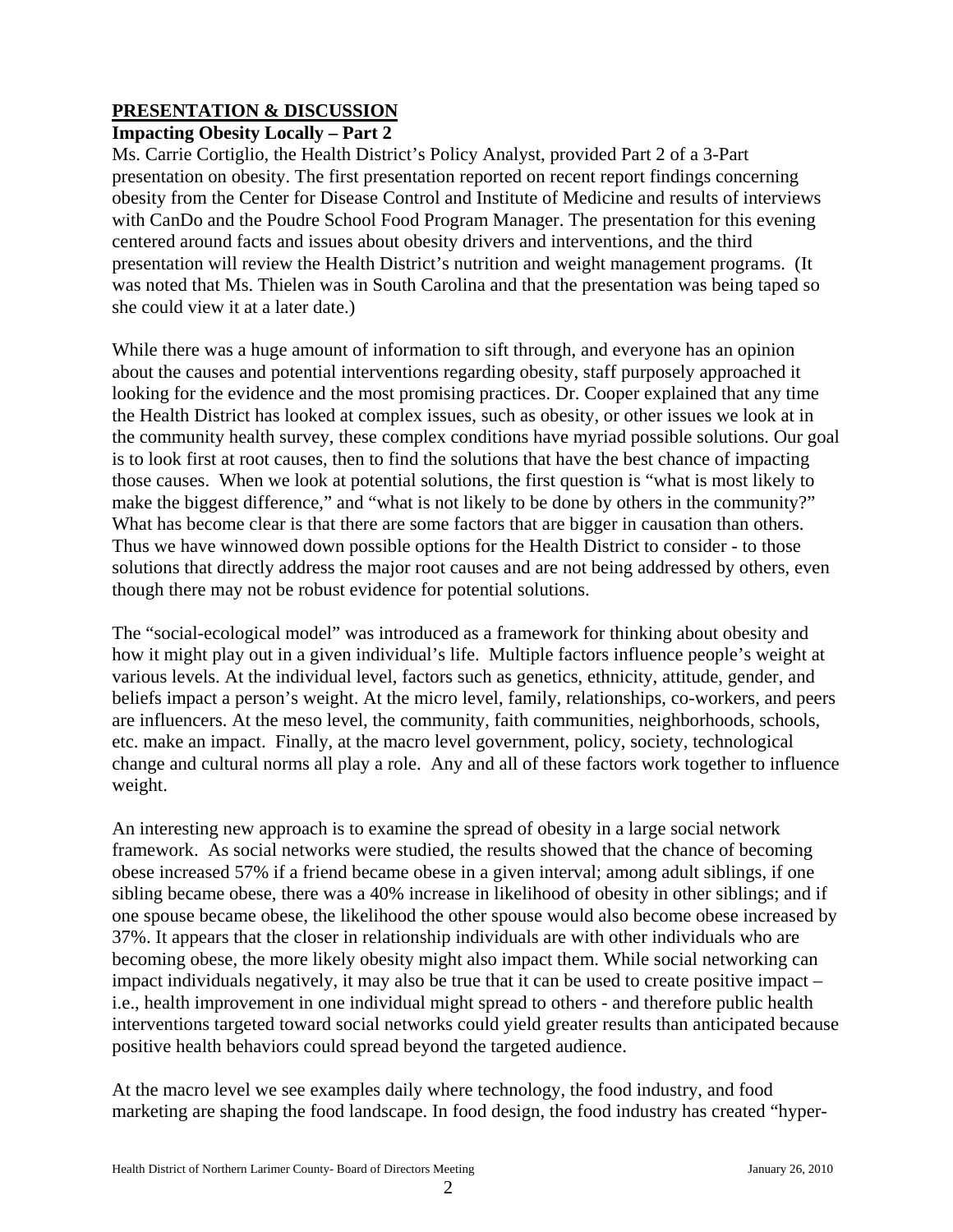palatable" foods by layering fat, sugar, and salt (ingredients that humans are predisposed to favor) on top of one another. Food marketing can be deceptive in how products are labeled and advertised – for example, using terms like "healthy" or "whole grain" when the product is full of other health challenges, such as sugar. Portion sizes have doubled or tripled over the last 30-40 years, and research shows that people tend to eat what is in front them, not thinking about whether it is an appropriate portion size. Twenty years ago, a typical 8 oz coffee with suger and cream had 45 calories; now a 16 oz mocha coffee has 350 calories. As food technology has changed over the years – i.e., ability to turn corn into a sweetener, which doesn't cost much – we've seen a close to 50% increase in calories from added sugars and fats in the U.S. diet.

While there is not much evidence about the amount of impact cultural norms have on obesity, big changes in our economic culture can be seen as one of the larger drivers of the obesity epidemic. Within the last 30-40 years we've seen a dramatic increase in two-earner families and people working further and further away from home and spending more time in their cars. Such change has resulted in greater reliance on take-out, prepared and convenience foods which are about half of our daily calories today and are light on vegetables and whole grains and high in fats and sugars.

When looking at the socio-economic model, what we do in one place matters someplace else. A person with a genetic pre-disposition to weight gain (individual level) impacted strongly by food marketing (macro level) can have a rapid increase in BMI – resulting in heavier people gaining weight faster. When lack of knowledge [of healthy options or skills] exists along with economic change, you find people who cook less, who rely on convenience/fast foods, and who have kids who don't learn how to cook because it's not being modeled in their homes.

In the area of physical activity, it is important to examine what is known about changes to the physical activity environment. Since the 1950's, there has been a marked decrease in workrelated activity, and an increase in people engaging in more sedentary behaviors such as driving more, television viewing, etc. Overall, the physical activity picture is pretty complex. For example, some populations are more active than other populations. There are those who report that there has likely been a net decrease in overall activity, but it is not as well documented as, and has been outpaced by, the changes in the food environment.

While there is not a huge body of literature concerning obesity within a lifespan, we do know that U.S. adults have been gaining about 1-2 pounds per year since the start of the obesity epidemic. We also know that there are health consequences of weight gain in adulthood, with medical costs relating to obesity being around \$117 billion dollars, and, alarmingly, we are seeing more adult-onset ailments from obesity occurring in children. To prevent age-related weight gain, most people would need approximately 45-60 minutes per day of physical activity to prevent the transition from normal weight to overweight. Prevention, a key area of focus noted by the Board, is different than other health issues. Prevention for obesity actually happens across the age spectrum: it is *both* keeping kids at a healthy weight, and *also* slowing down the rate of weight increase over a lifetime. We are all at risk, throughout life, of gaining too much weight.

Overall, the take home message is that: the obesity problem is incredibly complex with a multitude of contributing factors; there is compelling evidence that the food environment has changed so dramatically over the last 30 years that it alone could account for the obesity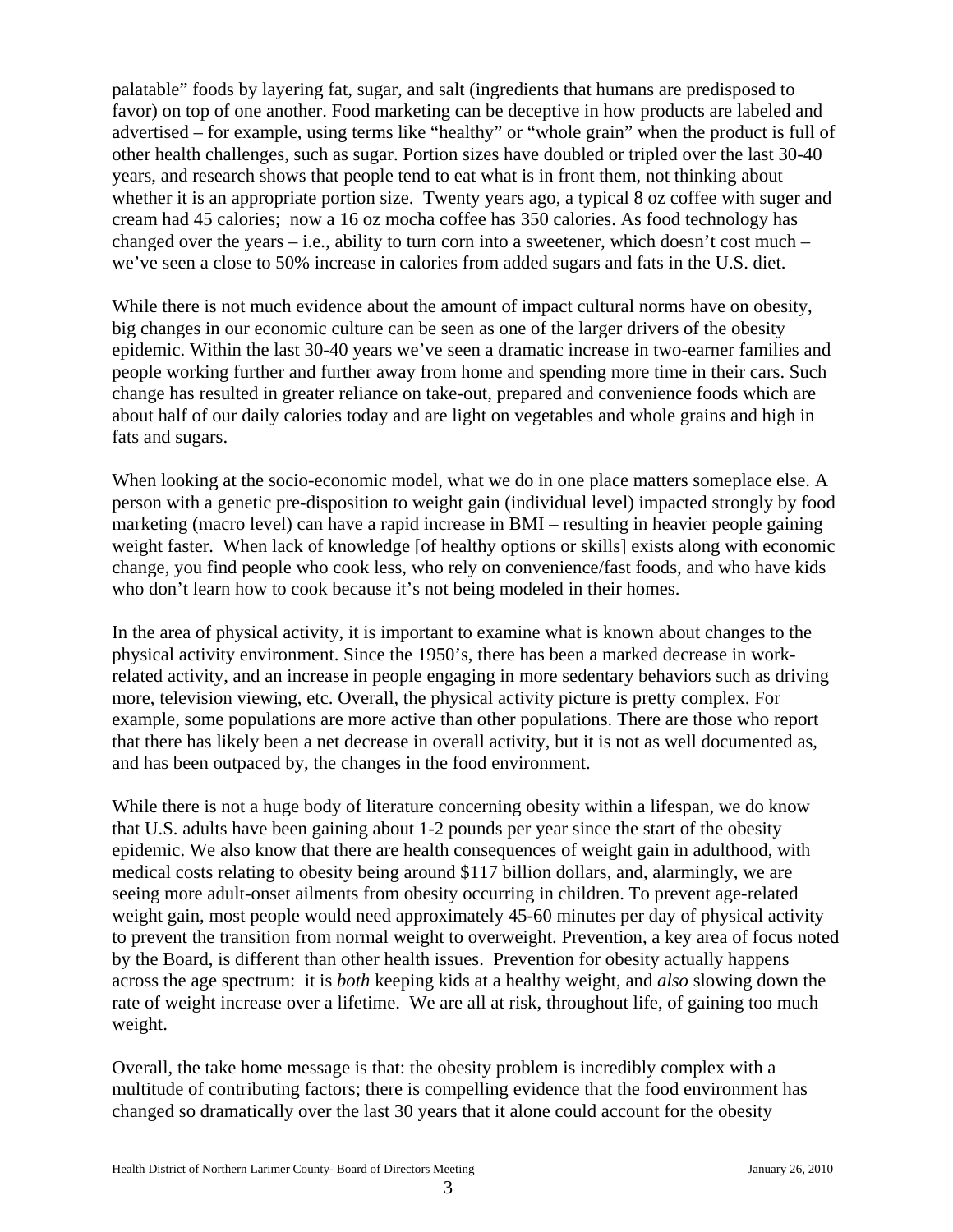epidemic; and there is less robust evidence that the physical activity landscape has changed as dramatically and can account for an equal portion of the rise in obesity. In fact, changes in the food environment swamp our ability to compensate with physical activity.

At the last presentation, staff reviewed information from documents they researched, including the CDC's community strategies and the Institute of Medicine's Actions for Local Governments, which offer guiding principles on what communities could be doing to address obesity. Staff provided for the Board a brief outline of 24 strategies along with information on what is already being done in the community. When considering the strategies, staff asked "Who is at risk in our community? What could we be doing? What are potentially the most impactful and effective strategies?, and What is already being done which can be crossed off the list?"

CanDo is a coalition in our community that is working on many of the suggested strategies already. The Live Well Colorado grant funds healthy activity and living and has been implemented in Loveland. CanDo has drafted strategic plans for both Loveland and Fort Collins that address obesity-related issues in various community areas, such as schools, work environments, health care, faith communities, etc.

In sifting through the 24 strategies, and removing those that are already being or soon to be implemented and those that would be considered to have very little in the way of evidence, three areas were noted that could be targets for focusing potential Health District efforts: portion size, school foods, and sugar-sweetened beverages. Ms. Cortiglio discussed "What would an intervention look like?" and the challenges in each of these areas:

## School Food

- Improving the quality of school meals and increasing participation
	- o Training kitchen staff to do more cooking and using less frozen and processed foods
	- o Changing the amount of time allowed for lunch
	- o Efforts to boost participation (educating parents and kids)
- Challenges
	- o Large investment of time, money (for the food as well as the training) and staff
	- o Need for buy-in from principals, teachers, kitchen staff, and parents
	- o Would require a large collaborative process for which we don't currently have a framework in place

## Portion Size

There is very good evidence that increasingly larger portion sizes are a huge driver of the obesity epidemic. There is not yet evidence around effective interventions. Decreasing portion size would reach everyone at risk. Potential interventions are:

- Education
- Encouraging independent restaurants to offer smaller portions
- Legislation around menu-labeling
- A campaign to encourage people to take home half of their meal
- Challenges:
	- o Customers highly value larger portions they get a lot for their money
	- o Restaurants and other food purveyors make more money from larger portions

## Sugar-sweetened Beverages (SSBs)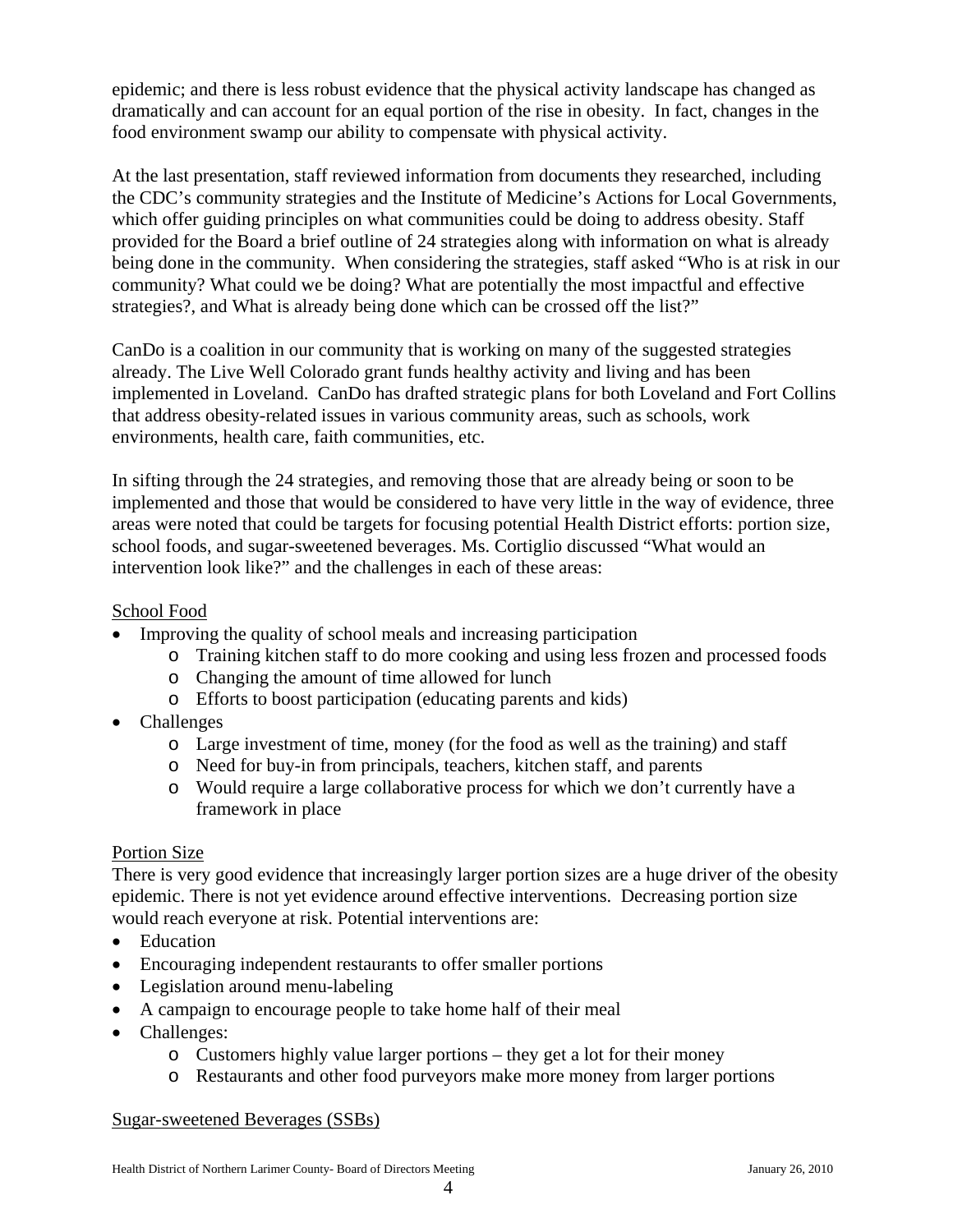Consumption of sugar-sweetened beverages has increased dramatically by 135% between 1977 and 2001. By 2002, 30% of the population was consuming 25% of their daily calories from beverages. In 2004, adolescents consumed 13% of daily calories from SSBs. Calories from SSBs are poorly compensated by reduction of dietary intake elsewhere and liquid calories are often consumed on top of other dietary calories. Potential interventions are:

- A campaign to raise awareness around the issue of SSB.
- Change policies around beverages served in childcare settings.
- Create worksite interventions to change beverages served and available.
- Support a statewide beverage tax if and when it becomes feasible.
- Discourage home consumption of SSB via a physician intervention.
- Policy changes at city and county facilities improve access to drinking water combined with a campaign to promote water consumption.

In summary, staff has done much to whittle down an enormous amount of information to a few potential recommended approaches/interventions. There is robust evidence that sugar-sweetened beverages contribute to obesity. If the Health District should decide to move forward in any of these areas, there is still a lot of work needing to be done – for example, research of target populations and intervention designs and interventions from other fields. No matter what direction we might choose, there are possible collaborations with community partners. It is important to remember that in order to impact the growing challenge of overweight and obesity, any community needs to undertake a wide variety of interventions. While much of physical activity is being addressed, the food environment is getting less attention and may be an area in which the Health District could make a significant impact.

Board members noted the quality of the presentation and indicated their hope that it will be presented to many more audiences.

## **DISCUSSION & ACTION**

**Resolution 2010-01 to establish Board of Director Meeting Days, Times and Locations**  Ms. Plock asked if the Board would consider moving the June meeting date to the  $5<sup>th</sup>$  Tuesday, June 29, as she is planning to be out of town the week of June 22. Also noted was the move of the April meeting date from the  $20<sup>th</sup>$  to the  $27<sup>th</sup>$ . The April meeting was originally scheduled for the  $20<sup>th</sup>$  as it was thought that the conference rooms used for the board meetings was going to be used for early voting for the Special District elections, which is no longer true.

## **MOTION: To approve changing the April and June Health District Board of Directors 2010 meetings to April 27 and June 29.**   *Motion/Seconded/Carried Unanimously*

## **Healthcare Reform**

Efforts are happening across the country to try to rejuvenate efforts to pass national health reform despite the outcome of the recent Massachusetts elections. Coalitions are calling upon people to send messages to their federal legislative representatives and encourage them to not give up on health reform. While the Senate bill is not perfect, it is the first chance in 15 years to get health reform legislation passed and it could be another 15 years (or more) before the country might get another chance if they don't pass it this time around. The current legislation would make a major impact on the health of the community, including: providing health coverage for 30 million currently uninsured people (nationally), no one being dropped or exempted from coverage, elimination of pre-existing conditions, no one runs out of coverage in a lifetime, out of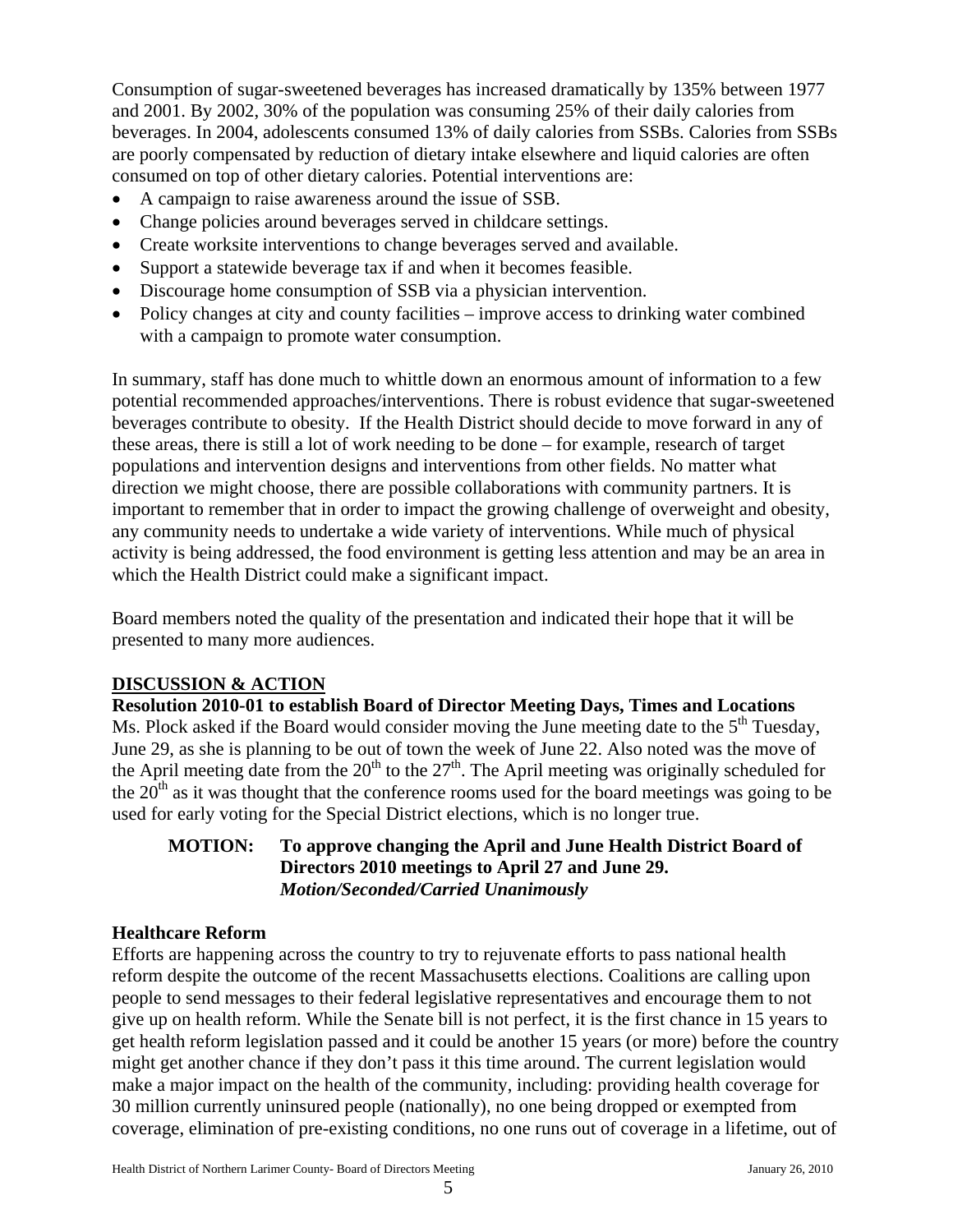pocket limits, no annual limits on insurance benefits, coverage for mental illness, and much more. Options for legislators are to either let it die, pass the Senate bill, or pass the Senate bill as is and then go through a "reconciliation process" where amendments can be made to the bill which would not require a majority vote.

The board discussed the possibility of communication Health District support. The Board was in agreement that the issue falls within the Health District's mission to "improve the health of the community" and would expand health coverage to a huge number of people. They decided to support national health care reform and to engage in grassroots lobbying to a limited extent, by encouraging our natural partners to contact their legislators as well.

## **MOTION: To direct staff to communicate to all Colorado members of the federal House, to urge support for health reform by voting in favor of the Senate's health reform bill and using the reconciliation process to make changes; and also contact the Health District's "natural partners" to urge them to contact their federal legislators to encourage them to support national health care reform.**   *Motion/Seconded/Carried Unanimously*

#### **State Legislation**

In addition to federal health reform, staff has been monitoring state proposed legislation and are already seeing bills come forward that address issues of concern and interest to the Health District:

- *Primary Enforcement of Seatbelts* is likely to come back; the Board has been strongly in favor of it in the past.
- *Medical marijuana* is looking to be a big issue this year. Senator Romer is conducting a hearing tomorrow. In addition to being discussed at the state level, there are also conversations going on locally around medical marijuana dispensaries. To understand the issue and its implications, there is much information to be gathered and reviewed before asking the Board to take any position on this. Staff will draft a pro/con analysis for the Board's review and consideration.

In the meantime, an option is to invite a representative of Fort Collins Police Services to present on what is going on in the community with medical marijuana. A question was raised about whether there might be any possible implications for the Health District's prescription assistance program. While it would not affect our services, since medical marijuana is not a medical prescription like other medications, it does highlight the issue of regulation. Currently, regulations are not clearly identified or being adhered to which is most likely one of the factors contributing to the increase in dispensaries we're seeing around the state and in the community. The Board expressed interest in learning more about the specifics of the legislation coming forward on the issue, how it would impact us locally, and having a brief presentation on evidence of medical marijuana as a treatment.

• *Mental illness/substance abuse crisis response*. At this week's Mental Health & Substance Abuse Partnership's Policy meeting, the group discussed a bill that sets up a triage system for crisis response, mostly via a 24-hour hotline. The Partnership has put much effort into developing a restructured crisis response system for our community and are concerned about how this legislation, if passes, might impact those efforts. A briefing is being prepared for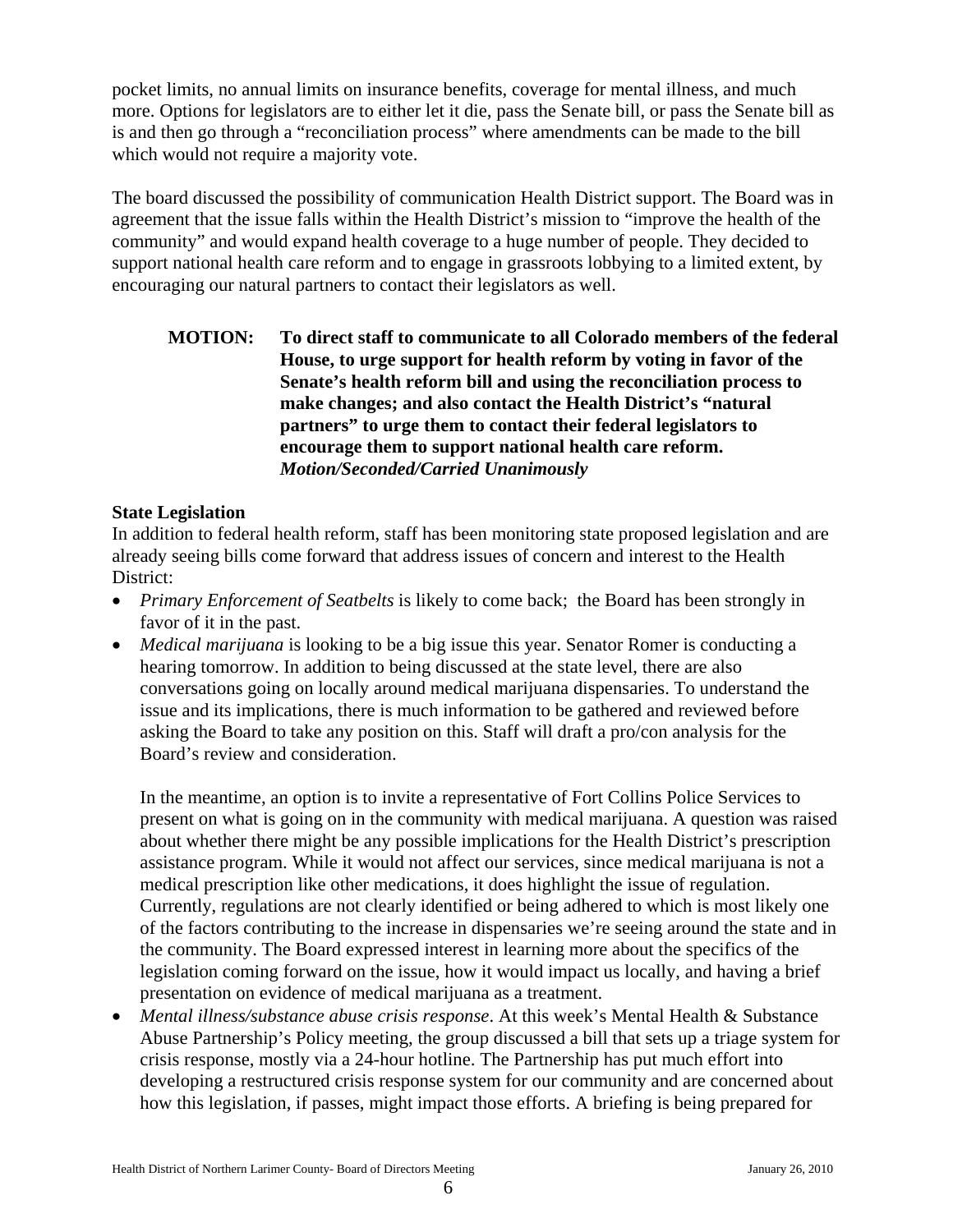Representative Kefalas to describe the local crisis response history and what is going on currently in our community.

- Other issues in legislation:
	- o HB 10-1008 prohibits the consideration of gender in insurance rating in the individual market
	- o HB10-1160 Allows insurance carriers to provide discounts and incentives if enrollees achieve certain health outcomes
	- o Representative John Kefalas has a couple of bills he is sponsoring. One has not been filed yet while the other one, requiring that insurance policies be written in "plain" language, has been filed.
	- o Overall, because of the huge budget deficits, there is going to be a lot of discussion on bills to balance the budget.

# **UPDATES & REPORTS**

## **Beacon Community Cooperative Consortium Opportunity**

At the last meeting, Ms. Plock informed the Board that she and Dr. Cooper had participated in a preliminary meeting to talk about whether our community wants to try for the Beacon Community Cooperative Agreement Program. This agreement would give the community between \$10-15 million dollars to accelerate a health information technology infrastructure which would move us into meaningful health information exchange among providers in northern Colorado. Mike Bloom, Director of the Northern Colorado Health Alliance, asked us to help convene a group of key health providers to discuss the agreement opportunity and learn their thoughts on it and what some challenges might be. The biggest challenge is the extremely short timeline. The community first heard about the Beacon opportunity around December 10. A letter of intent was required to be sent by January 7 and an application submitted by February 1. A meeting of the key health providers was held on January 6. We were pleased that PVHS and McKee recognized the need to exchange certain health information across health systems and were willing to overlook their usual competition and participate in applying for the agreement. While the group was in agreement to move forward with the letter of intent and the application, there are a lot of unanswered questions still to be researched and answered. A document was distributed to the Board providing an overview of the Beacon Program's intent and requirements and the community's mission, goals and desired partners for the agreement.

Ms. Plock mentioned that she previously met with President Hendrickson to brief him on what participating in the application process might require of staff time and efforts. Mr. Hendrickson, based on interest expressed from the board at the last meeting, approved staff working on this process. Part of the research for this process showed that the majority of providers in the community are already utilizing some form of health information exchange system; 62% of practices, and 91% of physicians responding are using electronic health records. One board member noted that the funds from this agreement, if our community was fortunate enough to receive them, would greatly expand and coordinate systems and improve patient care throughout the region. Another reminded the board that the concept is enormously more difficult to achieve than it seems.

# **Ballot Issues of Concern to Special Districts: SDA Article**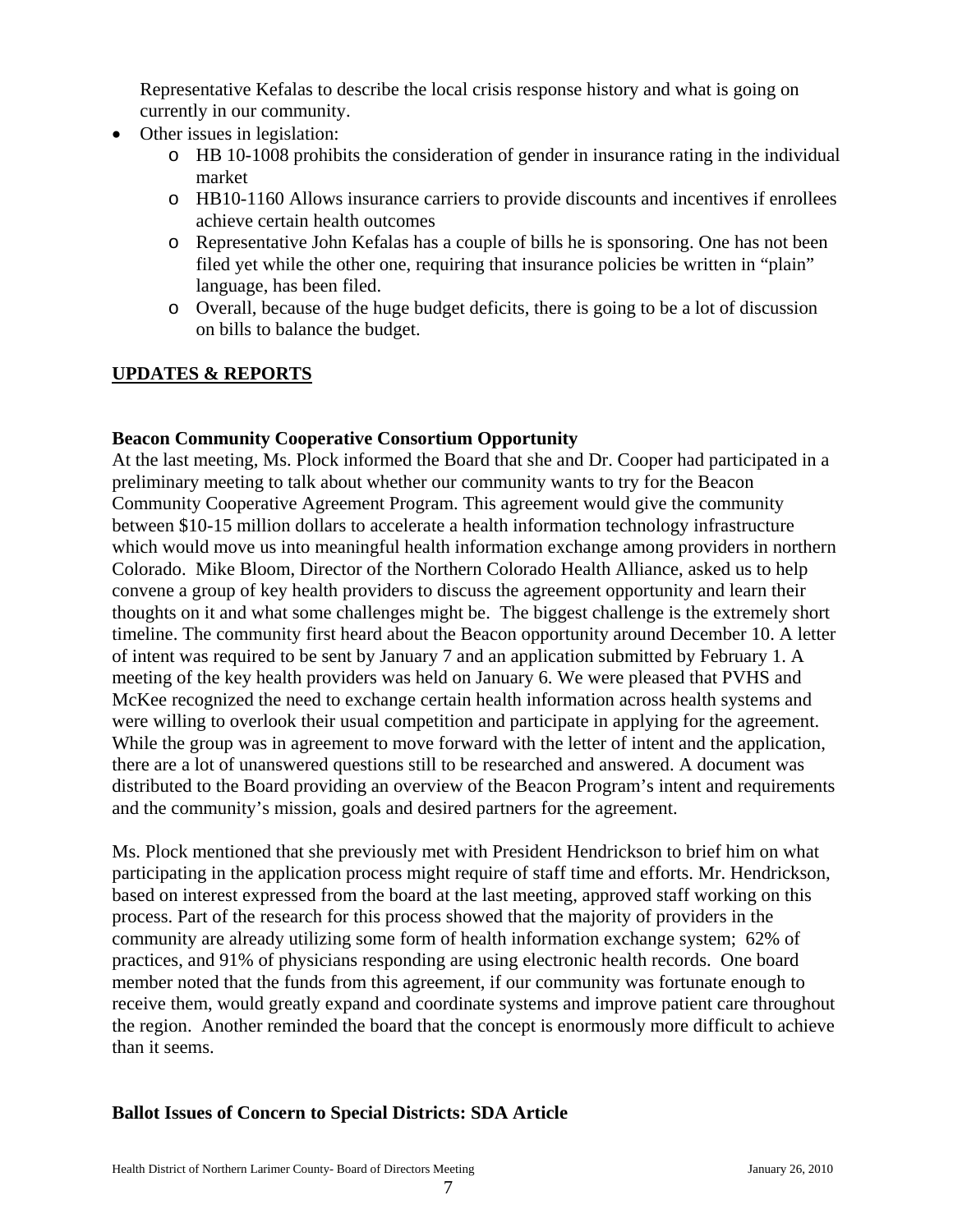Included in the meeting packet for the Board's review was an excerpt from the Colorado Special District Association's newsletters providing analysis of proposed measures that would impact state tax incomes to special districts. The board did not discuss the article.

## **Board Elections Timeline**

2010 is an election year for the Health District. There will be 3 slots to be filled this year. Nominations will be accepted between February 3 and 26.. In March a Candidate Orientation will be provided for the nominees. Mail-in ballots will be distributed in April and election day is on May 4. Recent changes by the state no longer allow early voting for special district elections, thus early voting will not be an option to voters as in years past. There will be two locations available for voters – one at the Health District office building and the other at church located Harmony and Lemay.

#### **Mental Health & Substance Abuse Partnership Update**

Ms. Lin Wilder, Community Impact and Health Promotion Director, gave a brief update on the latest activities of the Mental Health & Substance Abuse Partnership. Much work is being devoted towards foundation building on new priorities, including talking to people in the community, doing research, etc. Staff is working on setting a date for the first Early Identification and Early Intervention task force meeting. The composition of that task force is an important piece and will include the Superintendents from Thompson Valley and Poudre Valley school systems.

One of the Partnership's ongoing priorities has been to continue to make improvements in the criminal justice system around an ATU/detox center. Staff has met with Gary Darling, the County's Criminal Justice Services Director, to determine where things stand regarding this priority, and are gathering background information and looking at possible mechanisms for funding. Efforts are being made to move forward with putting together a task force on this issue.

## **CONSENT AGENDA**

- Resolution 2010-02 to establish a designated Public Place for Posting of Meeting Notices
- Approval of December 14, 2009 Board meeting minutes
- Approval of November 2009 Financial Statements

## **MOTION: To approve the Consent Agenda as presented.**   *Motion/Seconded/Carried Unanimously*

#### **ANNOUNCEMENTS**

- February 12, 7:00 am Board of Directors Special Meeting
- February 23, 5:30 pm Board of Directors Regular Meeting
- March 12, 7:00 am Board of Directors Special Meeting

## **ADJOURN**

#### **MOTION: To adjourn the meeting.** *Moved/Seconded/Carried Unanimously*

The meeting was adjourned at 8:56 p.m.

Respectfully submitted:

Health District of Northern Larimer County- Board of Directors Meeting January 26, 2010